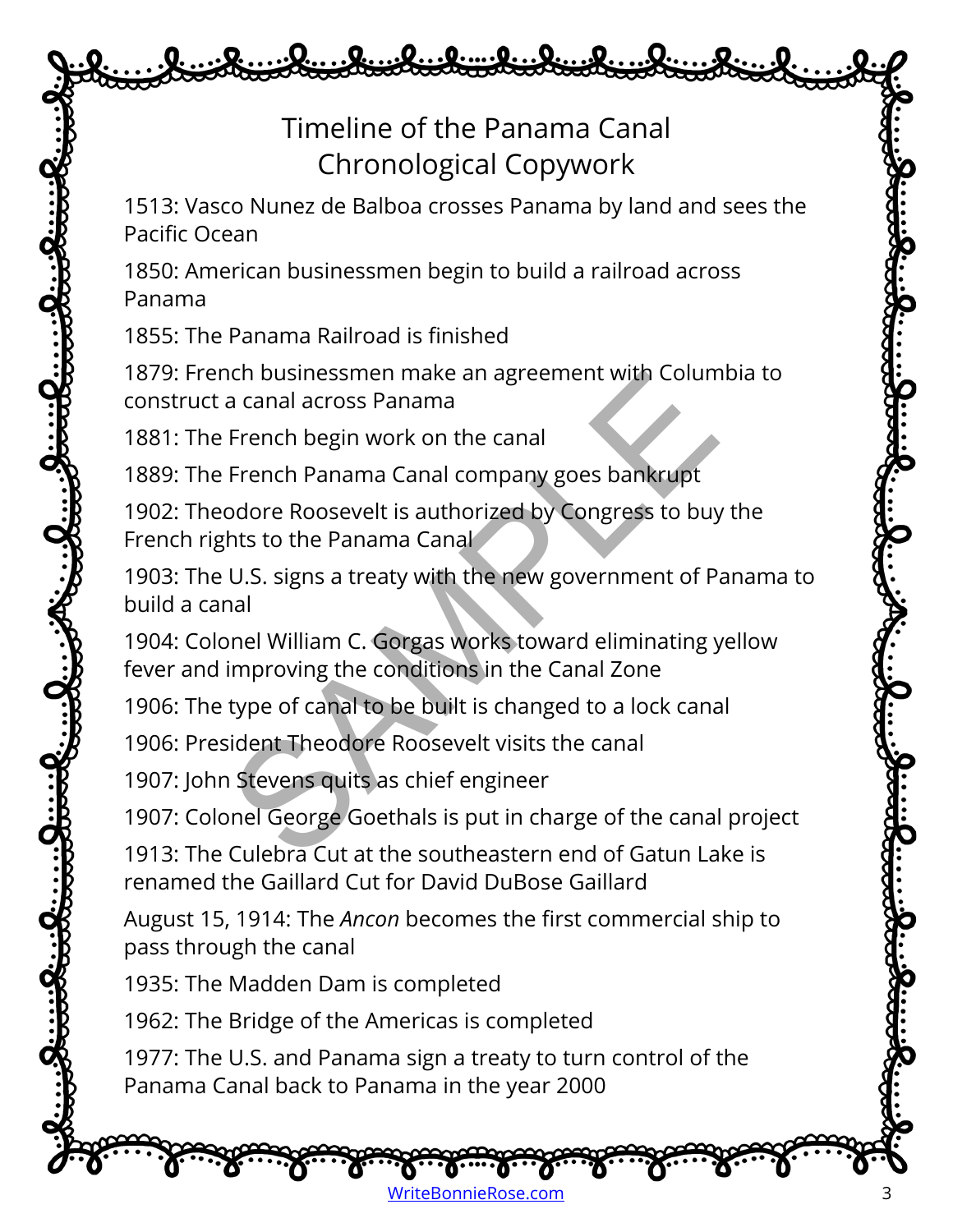1979: Territorial jurisdiction of the canal zone is given to Panama December 31, 1999: All operations of the canal zone are given to Panama

2004: The Centennial Bridge is finished across the Gaillard Cut

2007: A third lock is started to allow larger ships to pass through the canal

SPAMPLE

2016: The third lock is completed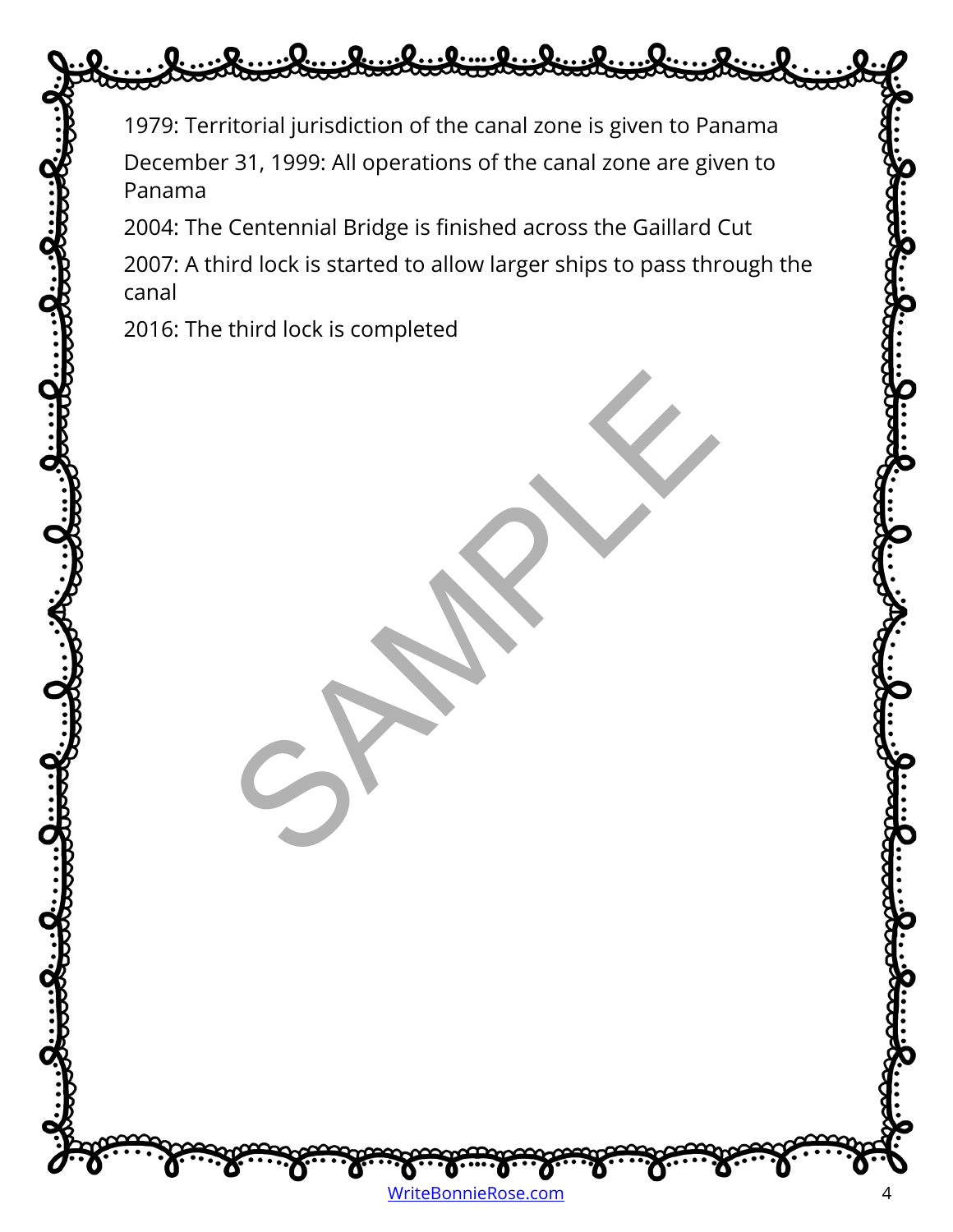| Pacific Ocean | 1513: Vasco Nunez de Balboa crosses Panama by land and sees the |  |
|---------------|-----------------------------------------------------------------|--|
| $+5$          | : Vasco Nunez de                                                |  |
| crosses       | $\alpha$ n<br>$\overline{C}$<br>m <sub>0</sub>                  |  |
| sees          | Pacific Ocea<br>he                                              |  |
|               |                                                                 |  |
|               |                                                                 |  |
|               |                                                                 |  |
|               |                                                                 |  |
|               |                                                                 |  |
|               |                                                                 |  |
|               |                                                                 |  |
|               |                                                                 |  |
|               |                                                                 |  |
|               |                                                                 |  |
|               |                                                                 |  |
|               |                                                                 |  |